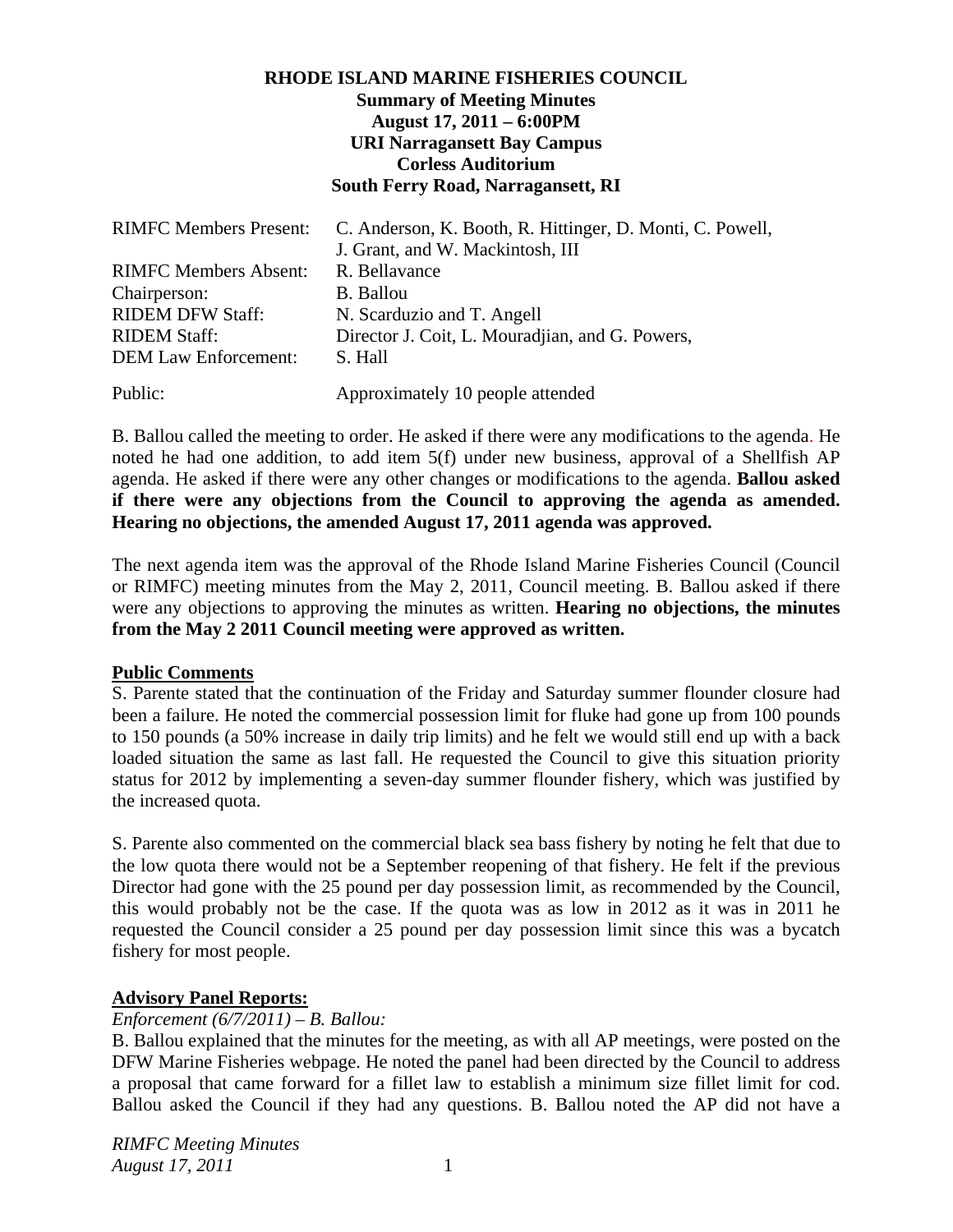quorum. However by consensus, the panel agreed on the concept to have people either bring in the fish whole, have the racks with the fish, or have a 14 inch minimum fillet size for cod or whatever minimum fillet size that would correlated with the state's minimum size limit currently at 22 inches. Ballou explained this was now before the Council for possible recommendation that the Division move forward to formulate some options. **R. Hittinger pointed out that this was sent to the AP by the Council for their consideration therefore he would like to make a motion to recommend that the Division draft regulations for cod to be either brought in whole, with the racks, or the fillet shall meet the minimum size limit as established by the Division. C. Powell seconded the motion.** C. Powell asked if Enforcement would have a problem identifying a cod fillet from other species.

S. Hall suggested the Division check to make sure that if a 14-inch minimum fillet size was used it corresponded with our 22-inch size limit. He noted the 14-inch minimum fillet size for cod was based on NH regulations, which had a 24-inch minimum size limit for cod.

K. Booth noted that the minutes reflected that the Division of Law Enforcement would rather see a fillet law across the board. S. Hall confirmed his statement. Booth wondered how difficult this would be for charter boats and what the impact would be. He had some concerns whether this was the best way to go. He felt if you saved the rack then you have the rack to measure but then it becomes a disposal problem.

D. Monti pointed out that the two square inches of skin for identification was not included in the AP recommendation and he wondered why it was left out. S. Medeiros stated that the AP gave the recommendation, which included three options so if someone wanted to fillet they could meet the minimum size or they could bring in the rack if they wanted to. C. Powell stated his preference was either the whole fish or the rack unless Enforcement could let the Council know it would not be a problem to identify a cod fillet from some other species.

B. Ballou asked if the Council would be interested in having the Division bring forward a suite of proposed regulations to see what made sense.

R. Hittinger modified his motion with a friendly amendment, to include that the Division draft the "frame work" for regulations for cod; to either bring the fish in whole, with the racks, or the fillet to meet the minimum size limit as established by the Division based on a 22-inch cod. C. Powell accepted the friendly amendment with consideration for other species to be included.

**B. Ballou formulated a motion for the Council. The final motion was to have the Division draft and notice a proposed regulatory framework that would address the Enforcement AP recommendations regarding the landing of undersized cod in the recreational fishery in RI waters. B. Ballou asked for a vote on the motion The Council vote was unanimous in support (C. Anderson, R. Hittinger, D. Monti, K. Booth, C. Powell, W. Mackintosh, III, and J. Grant) (7/0). The motion passed.**

# *IAC (8/9/2011) – B. Ballou:*

B. Ballou stated that the IAC addressed a number of issues pertaining to commercial licensing regulations for 2012. He noted there was no need for any action by the Council at this time and explained that the Council had recently been provided a copy via email of the proposed licensing changes for their review and comments. The Council could offer any additional suggests with regard to licensing if they wanted to do so. He stated that the Division would not be noticing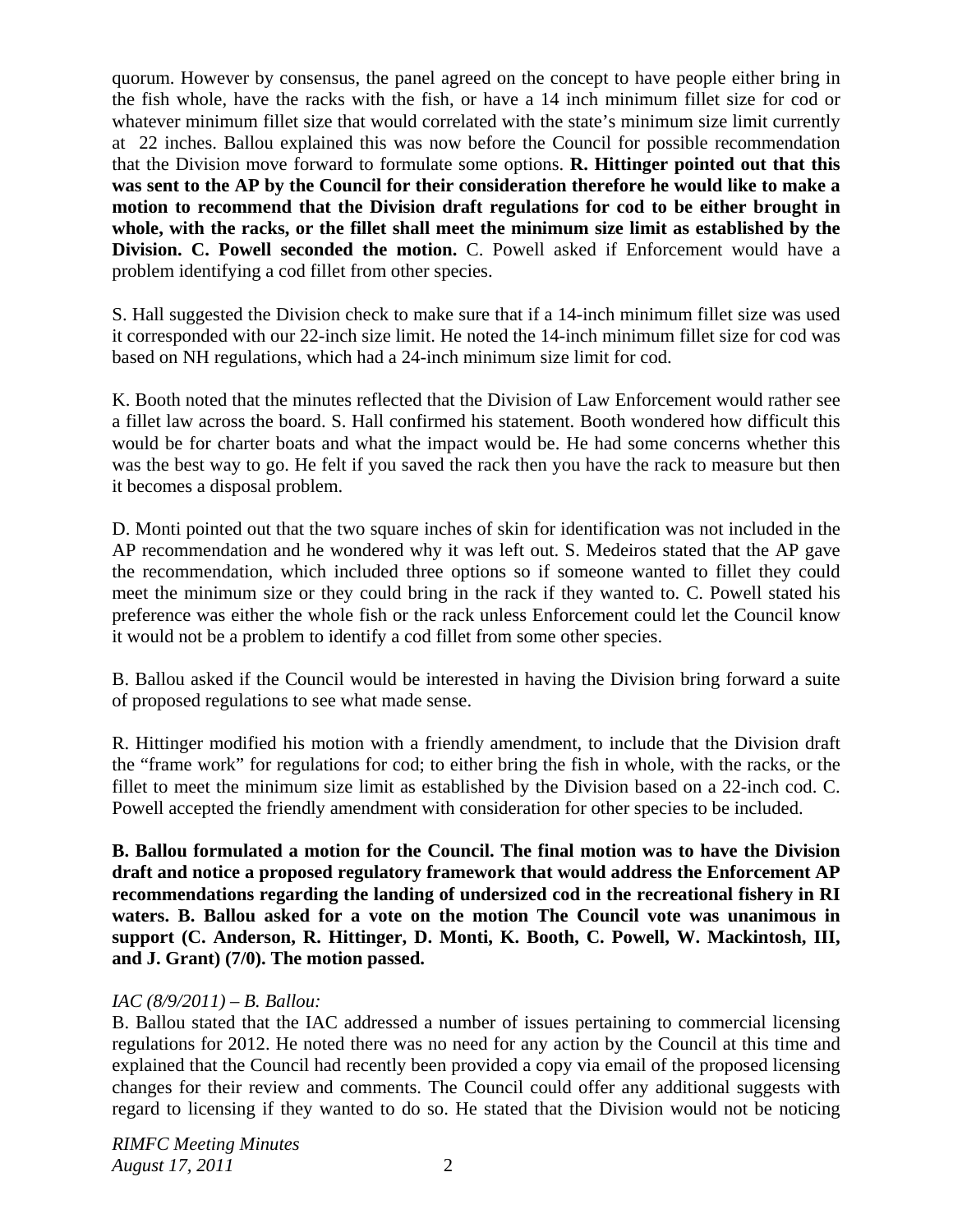these proposed regulation changes until mid September with a public hearing scheduled for October 17, 2011. Ballou asked if the Council had any questions regarding the IAC minutes. **B. Ballou asked if there were any objections to accepting the IAC minutes as presented. Hearing none, the minutes were accepted.** 

## *Shellfish (6/22/2011and 7/27/2011) – B. Ballou:*

B. Ballou indicated there were two SAP meetings that took place. He noted that the minutes suggested there should be further discussion and a subsequent meeting for some items.

R. Hittinger addressed mechanical harvest methods by noting the SAP was in favor of modifications to the regulations such that compressed air or mechanical harvest methods should be disallowed for shellfish. The SAP thought this could be done with a simple modification to existing regulations. He stated that the group was in favor, it was just a sticky situation because you could use dredges for certain shellfish, like mussels, and therefore the group did not want to outlaw something that was allowed. It was noted from the minutes that these regulations were under continued development. **B. Ballou asked if there were any objections to accepting the SAP minutes with R. Hittinger's comments. Hearing none, the minutes were accepted.**

### *Lobster (7/26/2011) – B. Ballou:*

B. Ballou noted there were two meeting. There was a Trap Definition Working Group meeting that took place on April 21, 2011 and a Lobster Advisory Panel (LAP) meeting that took place on July 26, 2011. Ballou indicated there was need for another meeting sometime in October to try to finalize recommendations on the issues before the panel.

T. Angell stated there were some very specific issues that the Division was going to have to wrestle with pertaining to how we treat our federally permitted people going through this process. He explained that the federal rules defining what a lobster trap was are different from what we as a state have. They would be at a big disadvantage if we moved forward with what we were trying to accomplish.

# **B. Ballou asked if there were any objections to accepting the LAP minutes as presented. Hearing none, the minutes were accepted.**

### **New Business**

*Introduction of new RIMFC Members – B. Ballou:* B. Ballou introduced the new Council members at the beginning of the meeting.

### *Appointment of new Vice Chair to the Council – B. Ballou:*

B. Ballou entertained nominations for Vice Chair. C. Powell recommended C. Anderson if he was interested. B. Ballou explained that C. Anderson would be leaving RI toward the end of the year. C. Anderson confirmed that he would be leaving and suggested someone else may be more appropriate. **D. Monti made a motion to nominated R. Hittinger as Vice Chair of the Council because of his experience as a Council member and with fishing in general. C. Powell seconded the motion. B. Ballou called for a vote. The Council voted (6) in support (D. Monti, C. Powell, C. Anderson, W. Mackintosh, III, J. Grant, K. Booth); (1) abstained (R. Hittinger); the motion passes (6/0).**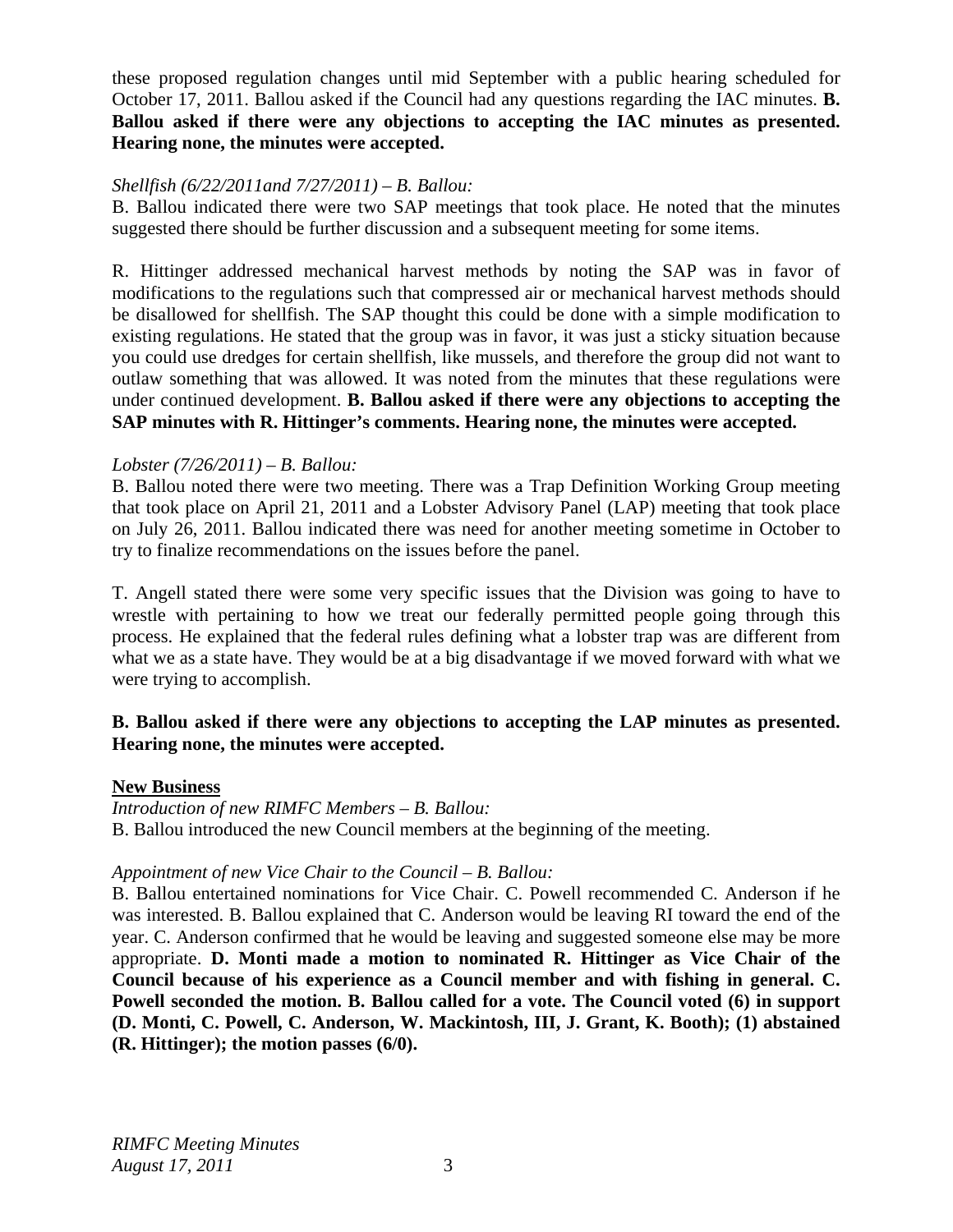## *Appointment of new Advisory Panel Chairs – B. Ballou:*

B. Ballou asked Council members to weigh in on any Advisory Panel they might be interested in chairing. C. Powell indicated he would be interested in being the chair for the Winter Flounder. AP. K. Booth expressed interest as the chair for Striped Bass AP.

S. Parente wanted to make sure that Council members were aware that as Chair of an AP, Council members could not give an opinion they must remain neutral and just facilitate the meeting, and therefore they may not want to be a chair of a particular AP.

R. Hittinger recommended J. Grant as the Shellfish AP Chair. J. Grant accepted the nomination.

D. Monti expressed interest as the chair for the Enforcement AP.

W. Mackintosh expressed interest as the chair for the Scup/Black Sea Bass AP and the Floating Fish Trap AP. C. Powell expressed interest as the chair for the Bluefish/Weakfish AP.

D. Monti expressed interest as the chair for the Menhaden AP.

J. Grant voiced interest as the chair for the Lobster AP, and K. Booth voiced interests as the Groundfish AP chair. B. Ballou thanked Council members for volunteering for these positions.

S. Medeiros requested that the new AP chairs clean house and get rid of AP members that do not show up and get other people in that will show up and participate.

 **B. Ballou asked if there were objections from Council members with the slate of chairs selected. Hearing none, the slate of AP Chairs was approved by the Council.** 

## *Approval of Scup/Black Sea Bass Advisory Panel agenda – B. Ballou:*

**The Council approved the draft meeting agenda for September 2011, with a date to be determined.** 

## *Approval of Summer Flounder Advisory Panel agenda – B. Ballou:*

R. Hittinger suggested that the Friday and Saturday closure issue be listed on the agenda as an item so everyone knows it will be addressed. **The Council approved the draft meeting agenda for September 2011, as amended, and with a date to be determined.**

J. Carvalho stated that the Department had the authority to change possession limits and therefore should have already corrected this situation and changed the Friday and Saturday closure to match the possession limit for the other days of the week. He noted there was no reason to continue the closure because there was no shortage of quota. He stated it was never good management to throw and discard fish away.

# *Approval of Shellfish Advisory Panel agenda – B. Ballou:*

B. Ballou stated there was a need to convene a shellfish AP meeting and listed the items that the meeting would address. (1) follow-up an all items discussed at the July 27, 2011 meeting; (2) review a pending aquaculture lease application for Brown; and (3) review of a proposed regulatory change to the aquaculture regulations that would reduce the time necessary for shellfish raising in uncertified waters to be made available for sale from 12 months to 6 months.

# **B. Ballou asked Council members if there were any objections to approving a SAP agenda as outlined. Hearing no objections from the Council, the draft meeting agenda with a date to be determined, was approved.**

*Recreational Saltwater Fishing License – Accountability and Oversight Report - B. Ballou:* 

B. Ballou stated he was going to defer this to the September Council meeting. He indicated the Division was in the process of preparing the report and he anticipated it would be completed for the September meeting.

*RIMFC Meeting Minutes August 17, 2011* 4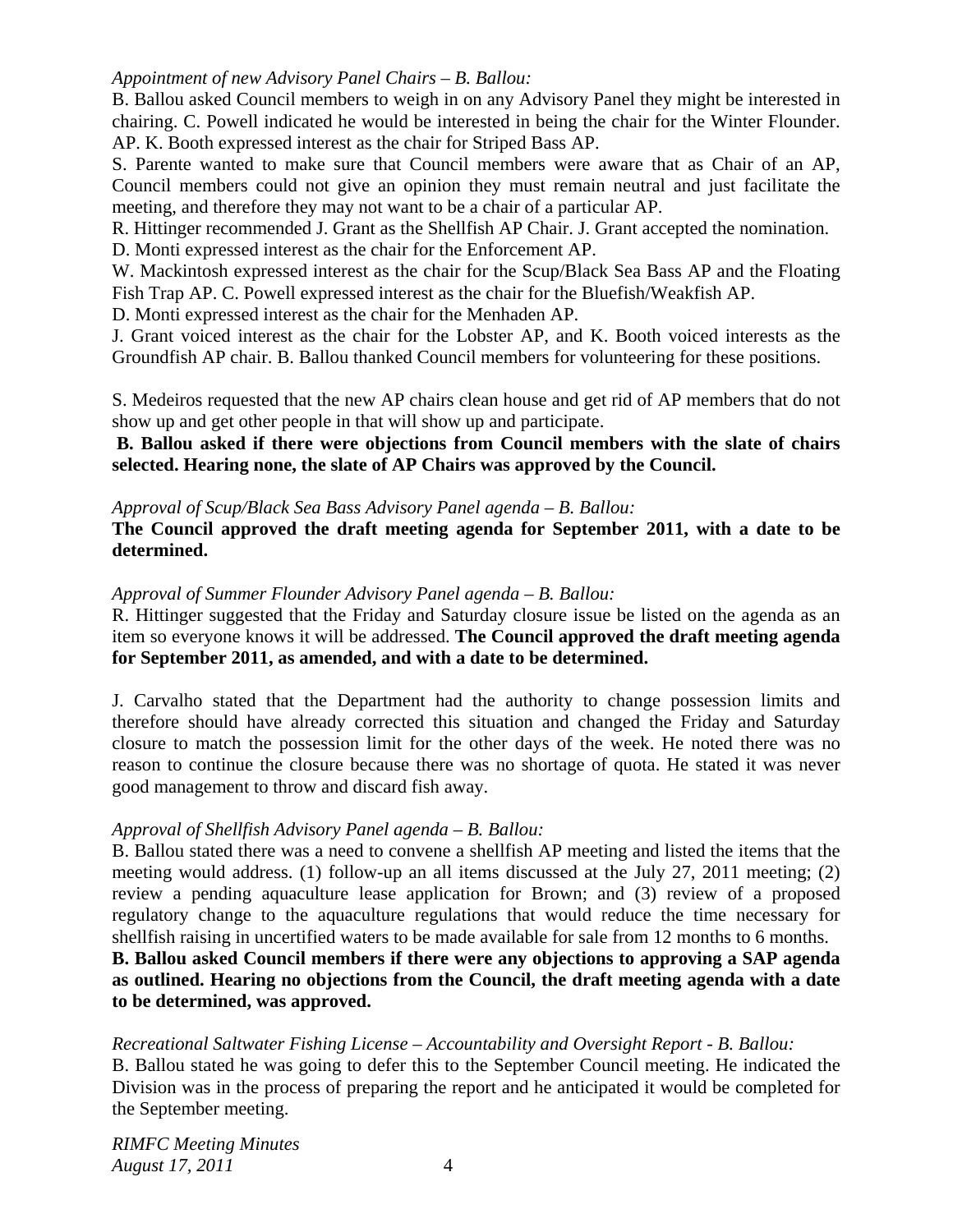#### **Old Business**

*Continued discussion about future review procedures and appropriate advisory panel for aquaculture lease applications – B. Ballou:* 

B. Ballou updated Council members to let then know that the direction from the past Council was to establish an Aquaculture AP to review aquaculture lease applications. He asked for comments from the current Council. The Council discussed the issue. J. Grant indicated that about 95% of the applications the come through, the SAP could handle because they had recreational shellfish members but more applications have surfaced where they were outside of the Bay and commercial Shellfishermen do not fish these areas. These areas affect lobstermen or draggers so the application should be review by people in these industries as apposed to Shellfishermen. D. Monti felt there should be a separate AP. R. Hittinger agreed stating we needed finfish input, lobster and shellfish input as well as recreational input. C. Powell requested there also be a habitat review component to the group.

B. Ballou stated there seemed to be consensus for the need to have a stand-alone aquaculture lease review AP. He stated the Division would bring back a straw man proposal for Council consideration. Ballou suggested moving to develop a straw man proposal to bring back before the Council at the next meeting.

K. Booth asked if the Council could have someone from CRMC provide a review of the state aquaculture program. To explain the goals, duration of leases, and how much they are leasing for he felt some type of program overview would be beneficial for new Council members. He would like to know historically how leases have been doing what the success and failure rates were. B. Ballou stated it was a good idea and indicated that he would contact D. Beutel from CRMC to set something up.

R. Rheault stated there were annual aquaculture reports and other information pertaining to aquaculture in the state posted on the CRMC website. He also noted the report put together by the Aquaculture Working Group was also online.

# *Continued discussion and action on vessel-based regulations for vessels fishing in more than one mode from April public hearing – B. Ballou:*

B. Ballou brought Council members up to speed on this issue. He explained the previous Council made a motion to postpone any recommendations until the next meeting, which was this meeting. Ballou asked whether the Council would like to discuss the issue or review the materials and come back to the issue at the next Council meeting. C. Powell stated he would prefer to review the materials before making any recommendations.

K. Booth agreed he would like some time to get more familiar with the issue. He questioned the language in section 6.13-5 (b) that required both a commercial and recreational logbook to be onboard and asked for clarification. He indicated that besides charter boats and head boats other commercial fishers do not have recreational logbooks. He voiced concerns about this provision. B. Ballou recalled there was discussion about removing that provision because there currently was no recreational logbook. He suggested that deleting this requirement might be an appropriate amendment to make because there was no recreational logbook.

There was some light discussion between Council members on this issue but the consensus was to postpone this item until the next meeting.